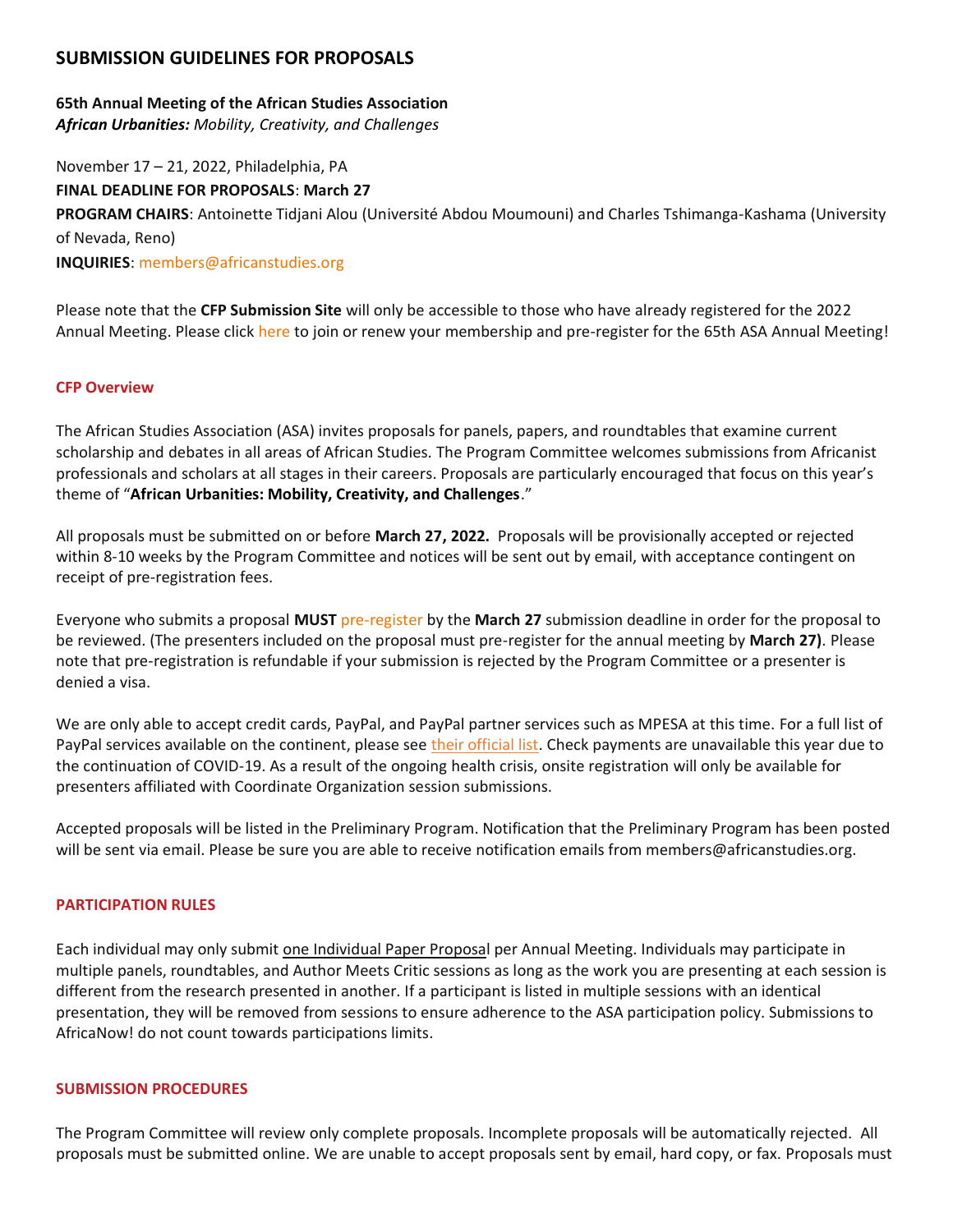be submitted in English. Diversity in gender, race, and institution must be incorporated in panel and roundtable submissions.

# **INDIVIDUAL PAPER PROPOSALS**

Individual paper proposals have the highest rate of rejection. Potential presenters are strongly encouraged to utilize the [Call for Co-Panelists](https://africanstudies.org/annual-meetings/your-call-for-co-panelists/) on the ASA website to solicit other presenters to create a full session proposal.

Individual proposals for presenting a paper should only be submitted if you are not presenting that paper as part of a pre-organized panel. The paper abstract should consist of a statement about the topic, the nature, and extent of the research on which the paper is based, and a brief summary of the main argument(s) (a maximum of 200 words). The quality of the paper abstract is the main criterion for acceptance. The Program Committee will create panels from individual submissions with common themes and identify a panel chair and a discussant. **Please note**: individual paper submissions may not be categorized as "Special Topics" and any individual submission categorized as such will not be considered.

Paper presenters must be pre-registered for the meeting by March 27 in order for their paper proposals to be reviewed.

## **ORGANIZED PANEL PROPOSALS**

A panel has a chair, no more than four paper presenters, and a discussant. A panel proposal consists of 1) the panel title and abstract; 2) names, email address, phone number, and institutional affiliation for each participant on the panel; 3) paper titles and an abstract for each of the papers. The panel organizers submit information about all the participants in the panel using the online form. Emails submitted on behalf of co-panelists must be unique, accurate emails, and not duplicative of another panelists' contact information. Panelists on organized panels should not submit individually.

If you wish to submit a multi-part series in order to include more than four presenters on a given subject, please title them similarly, submit each panel to the same subtheme, and identify them in the order you'd like them scheduled using Part I, Part II, Part III, etc. If you are organizing a multi-part series, you are not required to chair each panel, but you must identify the participants and their roles for each, and communicate any pertinent information from the ASA to all your participants once submitted.

Ex: African Masculinities in the Modern World, Part I African Masculinities in the Modern World, Part II

OR

Ex: New Africa-China Research, Part I: Contested Framings of Africa-China Relations New Africa-China Research, Part II: African Agency in Theory and Practice New Africa-China Research, Part III: Centering Mobility in Africa-China Relations

The panel abstract should consist of a statement about the topic and a brief summary of the main argument(s) to be explored (approximately 250 words). The quality of the panel abstracts is the main criterion for acceptance; a panel with a weak abstract or with two or more weak paper abstracts is unlikely to be accepted. All participants on a panel, including the chair and discussant, must be pre-registered by March 27 in order to be accepted and listed in the program.

## **ROUNDTABLE PROPOSALS**

A roundtable consists of a chair and no more than five presenters. A roundtable proposal consists of a title, abstract, and the proposed roundtable participants. The chair organizes the roundtable and submits information for all roundtable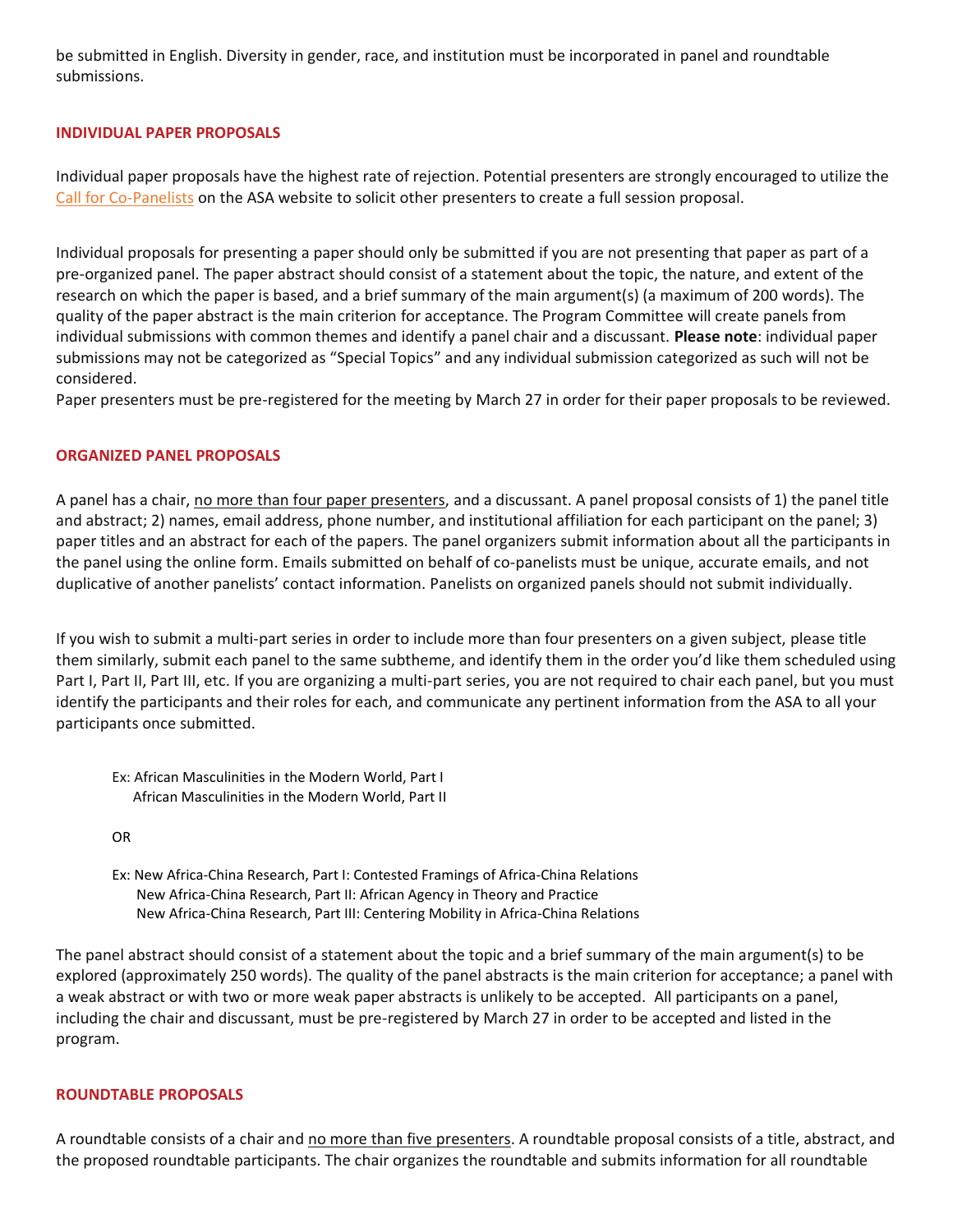participants using the online form. There is no discussant on a roundtable as all participants are considered 'discussants.' There are no paper titles in this format.

The roundtable abstract should consist of a statement about the topic and a brief summary of the main issues to be explored (approximately 250 words). The quality of the roundtable abstract is the main criterion for acceptance. A roundtable with a weak abstract is unlikely to be accepted.

All participants on a roundtable, including the chair, must be pre-registered by March 27 in order to be accepted and listed in the program.

# **AUTHOR MEETS CRITIC ROUNDTABLE PROPOSALS**

An Author Meets Critic Roundtable consists of a chair and no more than five presenters. One of the five presenters must be the author of the work being discussed. The author is not expected to chair the panel, but may choose to if they so wish. If someone other than the author is submitting the roundtable, they must confirm that the author will participate if the roundtable is accepted. An Author Meets Critic Roundtable proposal must include the name and affiliation of the book's author(s), the complete title of the book, the publication date and name of publisher, a brief statement on the significance of the book to African studies, and the names and affiliations of confirmed roundtable participants, and justification for why they were chosen. The words "Author Meets Critic" should not be included in your submitted roundtable title.

All participants on a roundtable, including the chair, must be pre-registered by March 27 in order to be accepted and listed in the program. Author Meets Critic sessions will not be placed under consideration for Board Sponsorship.

## **DISCUSSANTS AND CHAIRS**

We are always in need of scholars who are willing to serve as discussants and chairs. Please indicate your willingness to serve in that capacity either 1) on your submission form for a paper, panel or roundtable or 2) or via email to members@africanstudies.org. Be as specific as you can when you list your areas of expertise so that the Program Committee can best take advantage of your expertise.

## **INDICATING A SUBMISSION CATEGORY**

All proposals should designate the sub-theme for which the proposal is most appropriate. Please note that some subthemes are specific to the conference theme, and others are general categories. All proposals are reviewed by the Section Chair(s), who, together with the Program Chairs, constitute the Program Committee.

## **COORDINATE ORGANIZATION PANELS**

ASA Coordinate Organizations may submit one proposal for a panel or roundtable to be accepted without review by the Program Committee. Coordinate organizations may also submit additional proposals that will be evaluated by the Program Committee along with other submissions. All proposals must be submitted on or before the Call for Proposals deadline of March 27.

# **ASA POLICY ON PROPOSAL ACCEPTANCES**

The Program Chairs, working with the Program Committee, have final responsibility for accepting or declining Annual Meeting proposals in accordance with guidelines that have been established by the ASA Board of Directors. All paper proposals will be reviewed separately, whether they have been submitted individually or as part of a panel.